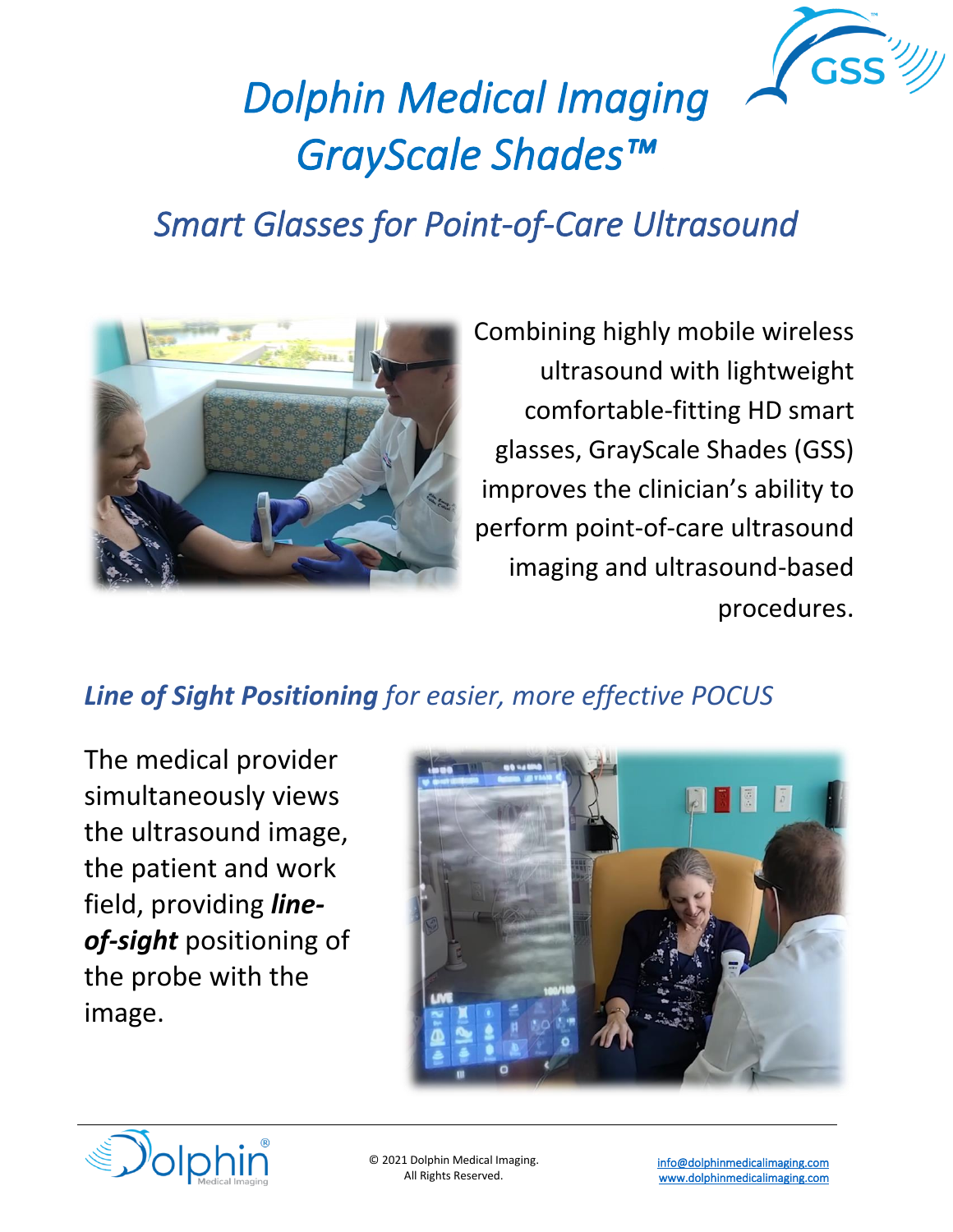## **Applications**

- Peripheral IV Access (PIV)
- Central Venous Access (CVA)
- PICC Lines
- Arterial Blood Gas Sampling and A-Line Insertion
- eFAST and Blue Protocols

## **Specifications**

#### Glasses

| Weight        | 68 grams                          |  |
|---------------|-----------------------------------|--|
| Resolution    | 1920x1080 per eye                 |  |
| Field of View | 52 degrees                        |  |
| Phone         | Android with USB-C port or iPhone |  |
| Speakers      | <b>Built in</b>                   |  |





#### Wireless Ultrasound Probes

| <b>L6C Linear Probe</b> |                                                                                                                                       | <b>C5PL 3-in-1 Dual-Head Probe</b>                                                                                                                           |  |
|-------------------------|---------------------------------------------------------------------------------------------------------------------------------------|--------------------------------------------------------------------------------------------------------------------------------------------------------------|--|
| Model                   | $\blacksquare$<br>Dolphin                                                                                                             | Dolphin<br>$2-000$                                                                                                                                           |  |
| Array                   | Linear                                                                                                                                | Linear / Convex / Phased                                                                                                                                     |  |
| Elements                | 192                                                                                                                                   | 192                                                                                                                                                          |  |
| Modes                   | B, B/M, Color, PW, PDI                                                                                                                | B, B/M, Color, PW, PDI                                                                                                                                       |  |
| Frequency               | 7.5 MHz / 10 MHz                                                                                                                      | Linear: 7.5 MHz / 10 MHz<br>Convex: 3.5 MHz / 5 MHz<br>Phased Array: 3.5 MHz / 5 MHz                                                                         |  |
| Weight                  | 200 <sub>g</sub>                                                                                                                      | 220g                                                                                                                                                         |  |
| Interface               | WiFi                                                                                                                                  | WiFi                                                                                                                                                         |  |
| Applications            | Peripheral IV Access<br>٠<br><b>Central Venous Access</b><br><b>PICC Lines</b><br>Arterial Blood Gas Sampling and<br>A-Line Insertion | Peripheral IV Access<br><b>Central Venous Access</b><br><b>PICC Lines</b><br>Arterial Blood Gas Sampling and<br>A-Line Insertion<br>eFAST and Blue Protocols |  |

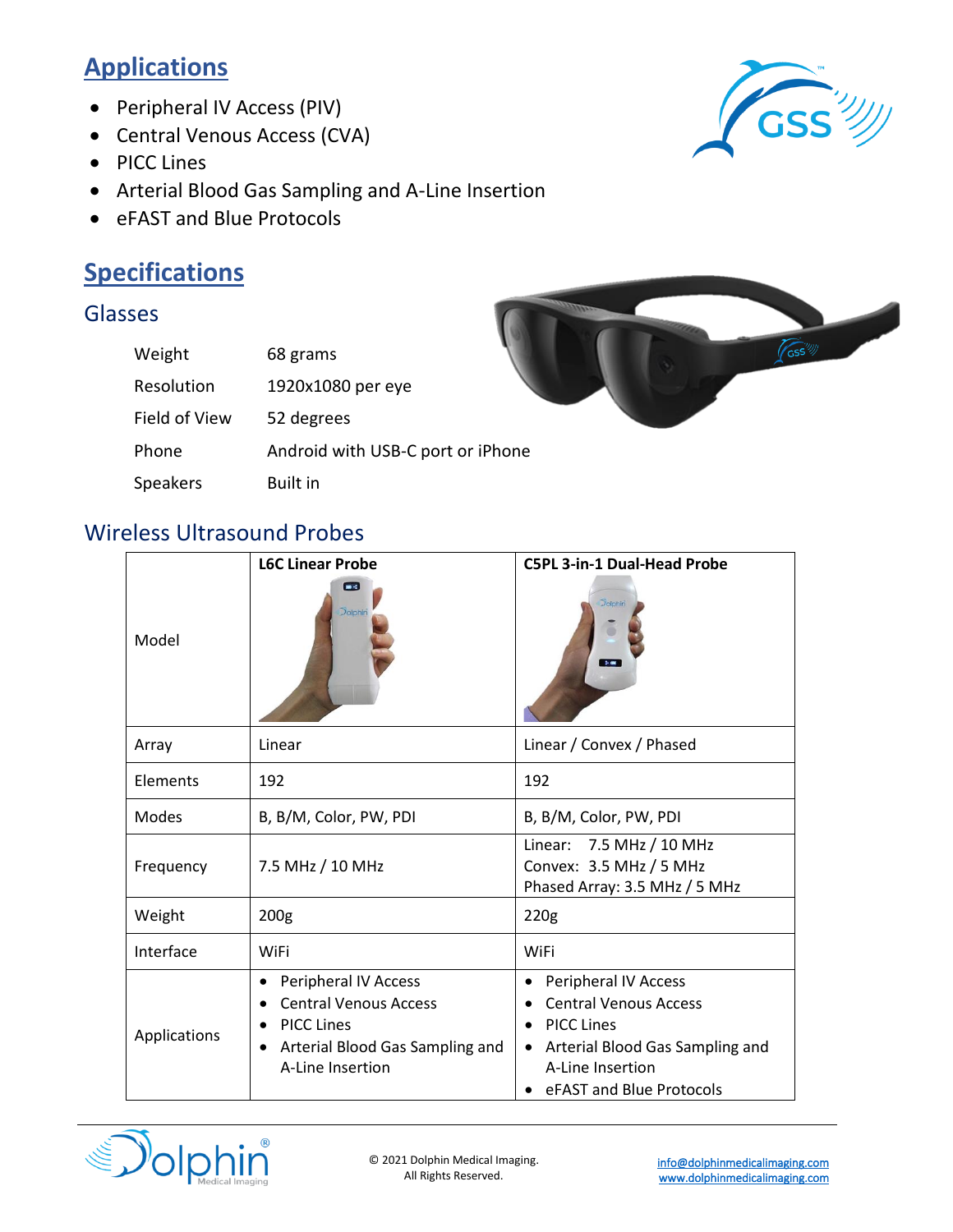#### **Images**

#### L6C Linear Probe and C5PL Linear Array







© 2021 Dolphin Medical Imaging. All Rights Reserved.

[info@dolphinmedicalimaging.com](mailto:info@dolphinmedicalimaging.com)  [www.dolphinmedicalimaging.com](http://www.dolphinmedicalimaging.com/)